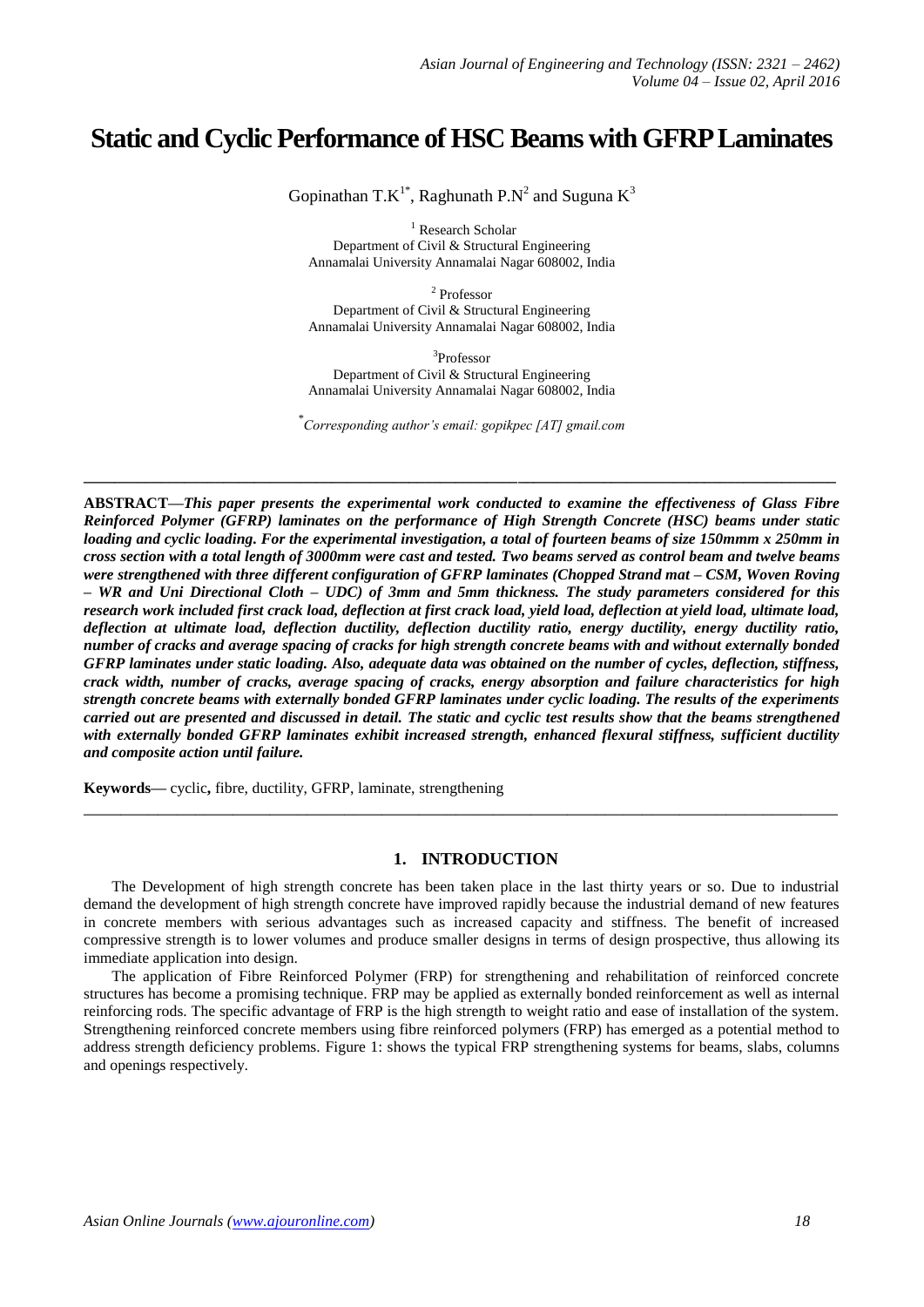

**Figure 1:** FRP Strengthening Systems

This approach has shown significant advantages compared to traditional methods, mainly due to their outstanding mechanical properties of the composites. While rehabilitating, most of the infrastructure usually subjected to repeated loads which causes a structure to fail at load level below its static capacity. Thus fatigue loads should be taken into account while rehabilitating a structure. To resolve this problem Fibre Reinforced Polymer (FRP) has been proved to be an effective and promising solution for strengthening against fatigue loading.

The present research work has been undertaken for evaluating the performance of glass fibre reinforced polymer (GFRP) laminated high strength concrete beams. Emphasis has been given to the strength and deformation properties of GFRP strengthened HSC beams. Non-linear finite element analysis has been carried out to understand static response of the strengthened beams. Comparison has been made between the un-strengthened and strengthened beams and appropriate conclusions are drawn based on the results of investigation carried out

# **2. RESEARCH SIGNIFICANCE**

This research work is significant on account of the investigation of static and cyclic behavior on high strength concrete beams strengthened with different GFRP configurations. This study is indented to evaluate the effect of Glass Fibre Reinforced Polymer (GFRP) laminates on the performance of high strength concrete beams under static and cyclic loading. A different type of GFRP laminates namely CSM, WR and UDC with different thicknesses 3mm and 5mm, static and cyclic loading conditions were the study parameters considered for assessing the strength and ductility of high strength concrete beams. The ultimate goal is to evaluate the strength and ductility of the high strength concrete beams with different GFRP configurations subjected to cyclic loading.

# **3. REVIEW OF LITERATURE**

Heffernan and Erki (2004) investigated the fatigue behavior of reinforced concrete beams strengthened with carbon fibre reinforced plastic laminates. Twenty 3 m and six 5 m beams were loaded monotonically and cyclically in this study. The beams were of size 150 x 300 mm. Two beams, without and with CFRP strengthening were loaded monotonically to failure at a rate of 1 mm/min stroke rate. The remaining beams were loaded cyclically to failure. These beams were loaded by applying a sinusoidal loading pattern at a rate of 3 Hz. Three ranges of stress were applied, low stress 84.1 kN, medium stress 98.00 kN and high stress 112.00 kN. The authors concluded that beams strengthened with CFRP sheets exhibit enhanced fatigue life at all stress levels.

Tarek Almusalam (2006) studied the load-deflection behavior of RC beams strengthened with GFRP sheets subjected to different environmental conditions. A total of 84 beam specimens were prepared for this study. They were controlled by laboratory environment, outside environment, wet-dry alkaline water environment and second category coated with protection paint against ultraviolet rays. Each category consisted of un-strengthened and strengthened beams. The specimens of different wet-dry environments were exposed to a time cycle of two weeks inside the solution and two weeks outside the solution. The tests were carried out after 6, 12 and 24 months of exposure to different environmental conditions. The author concluded that none of the aforesaid environmental conditions have a noticeable influence on the flexural strength of the beams.

Tan, Saha and Liew (2009) carried out analytical and experimental investigations on GFRP- strengthened RC beams under the combined effect of sustained loading and tropical weathering. The author concluded that FRP strengthened RC beams under sustained loads exhibited larger deflections and crack widths, when subjected to tropical weathering at the same time. Also the author concluded that the GFRP strengthened RC beam showed decrease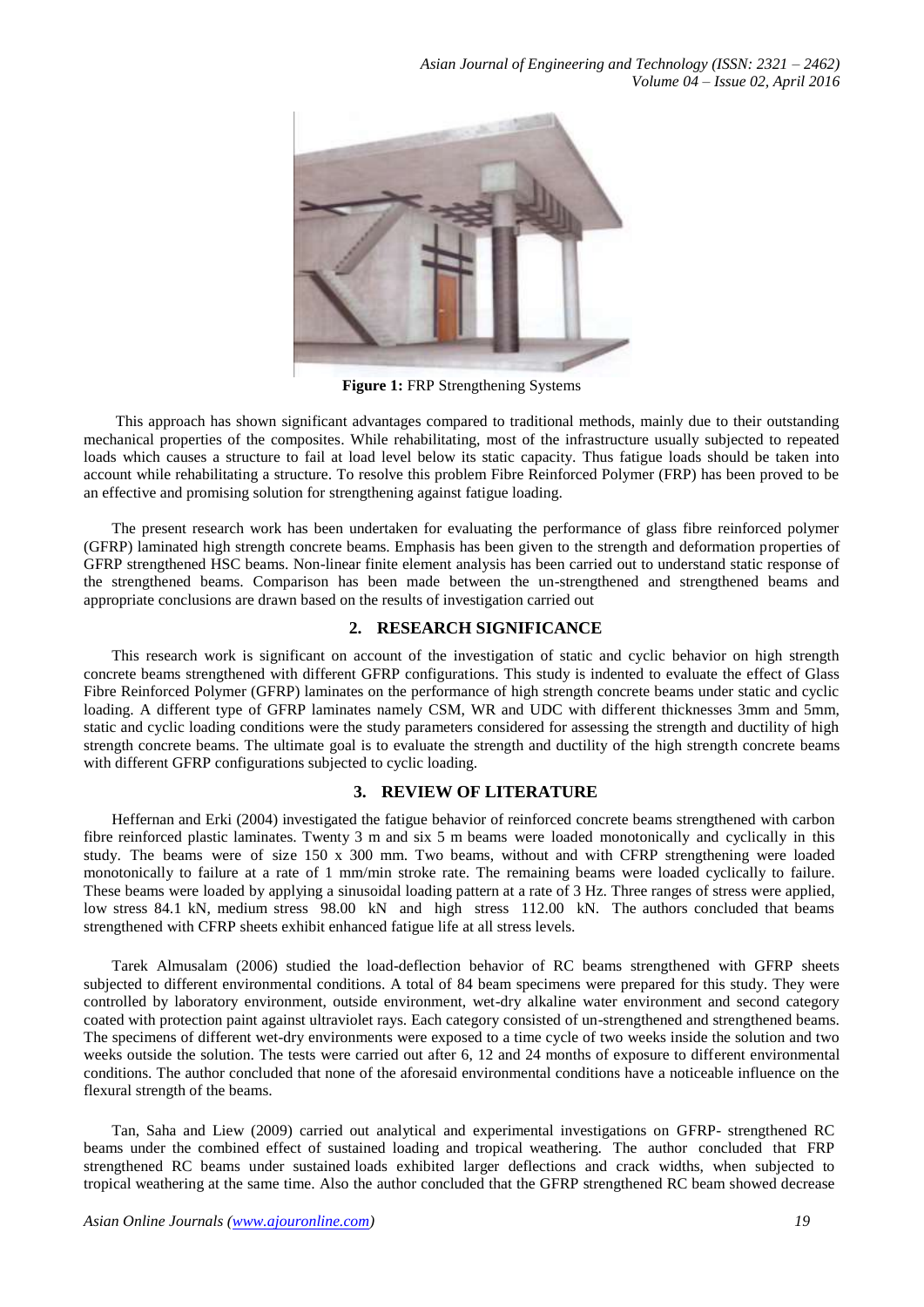in deflections and crack width when compared to control beam. Both the strength and ductility of beams under sustained loads decreased with longer weathering periods.

Esfahani, Kianoussh and Tajari (2007) carried out an investigation on flexural behaviour of reinforced concrete beams strengthened by CFRP sheets. 12 concrete beam specimens with dimensions of 150 x 250 x 2000 mm length were cast and tested. Beam sections with three different reinforcing ratios (ρ) were used. Nine specimens were strengthened in flexure by CFRP sheets. The other three specimens were considered as control specimens. The length, width and number of layers of CFRP sheets varied in different specimens. The flexural strength and stiffness of the strengthened beams increased compared to the control specimens. The authors concluded that the design guidelines of ACI 440.2R-02 and ISIS Canada overestimate the effect of CFRP sheets in increasing the flexural strength of beams with small ρ values compared to the maximum value,  $\rho_{\text{max}}$ , specified in these two guidelines.

Mahmut Ekenel and John (2009) proved that the fatigue resistance of RC beams can be improved by strengthening with CFRP fabrics. The increase in stiffness of the CFRP strengthened beam was approximately two times that of the un-strengthened beam. All CFRP-strengthened beams survived fatigue testing of 2 million cycles. Delaminations significantly decreased the stiffness of the CFRP-strengthened beams, the average decrease being 15% relative to specimens without defects.

Reza Mahjoub and Syed Hamid Hashemi (2010) presented experimental and analytical studies concerning the flexural strengthening of HSC beams by external bonding of FRP sheets. 6 concrete beam specimens with dimensions of 150 x 250 x 3000mm were cast and tested under 2 point loading. The principal variables included in their study were different layouts of CFRP sheets and tensile steel reinforcement ratio. They concluded that as the amount of tensile steel reinforcement was increased, the additional strength provided by the carbon FRP external reinforcement got reduced. Also their finite element model results showed good agreement with the experimental results.

Yasmeen, Susanne, Ola, Ghazi and Yahia (2010) investigated the behaviour of structurally damaged full-scale reinforced concrete beams retrofitted with CFRP laminates in shear or in flexure experimentally. The main variables considered by them were the internal reinforcement ratio, position of retrofitting and the length of CFRP. The experimental results indicates that beams retrofitted in shear and flexure by using CFRP laminates are structurally efficient and are restored to stiffness and strength values nearly equal to or greater than these of the control beams. The authors found that the efficiency of the strengthening technique by CFRP in flexure varied depending of the length. The main failure mode in the experimental work was plate debonding in retrofitted beams.

Tianlai, Chengyu, Junqing and Hongxiang (2011) investigated the fatigue behaviour of concrete beams strengthened with glass-fibre composite under flexure. Seven beams of 150 x 250 x 2500 mm size were used for this study, one beam was tested under monotonic loading, six beams were tested under cyclic loading, one nonstrengthened beam and five beams strengthened with two layers of GFC sheet. The authors concluded that the failure mode of reinforced concrete beams strengthened with GFC under fatigue loading followed reinforcing steel fracture. Bonded GFC sheets reduce the stress in reinforcing steel and contribute to bridging the cracks in concrete.

Ferrier (2011) investigated reinforced concrete beams with externally bonded FRP subjected to fatigue loading. The results showed that the strengthening improves the fatigue behaviour of RC beams. With a load corresponding to 84% of the carrying capacity of RC beam, the fatigue behaviour of the beam was much improved. Further the results for the larger beams showed that the overall behaviour of RC beams was improved with the use of external FRP strengthening: a better fatigue behaviour was obtained, with a 40% increase in the service load.

Ravikant, Uttamasha and Choubey (2013) studied the effect of cyclic loading on the flexural behaviour of FRP strengthened RC beams. 12 RC beams of size 120 x 240 x 1900mm were cast. 9 beams were strengthened with FRP and the remaining 3 beams were un-strengthened. Three types of tensile percentage steel (0.545%, 0.818% and 1.09%) were considered in this study. The authors concluded that flexural strengthening of RC Beams using FRP exhibit additional strength and ductility. Failure of FRP strengthened under-reinforced RC beams initiated with yielding of steel followed by sudden FRP rupture.

### **4. EXPERIMENTAL PLAN**

### *Details of Test Specimens*

The details of all the test specimens prepared for experimental work are presented in Table 1. The beams were laminated with 3 different GFRP configurations (Chopped Strand Mat (CSM), Woven Roving (WR) and Uni-Directional Cloth (UDC) of varying thickness 3 mm and 5 mm thickness.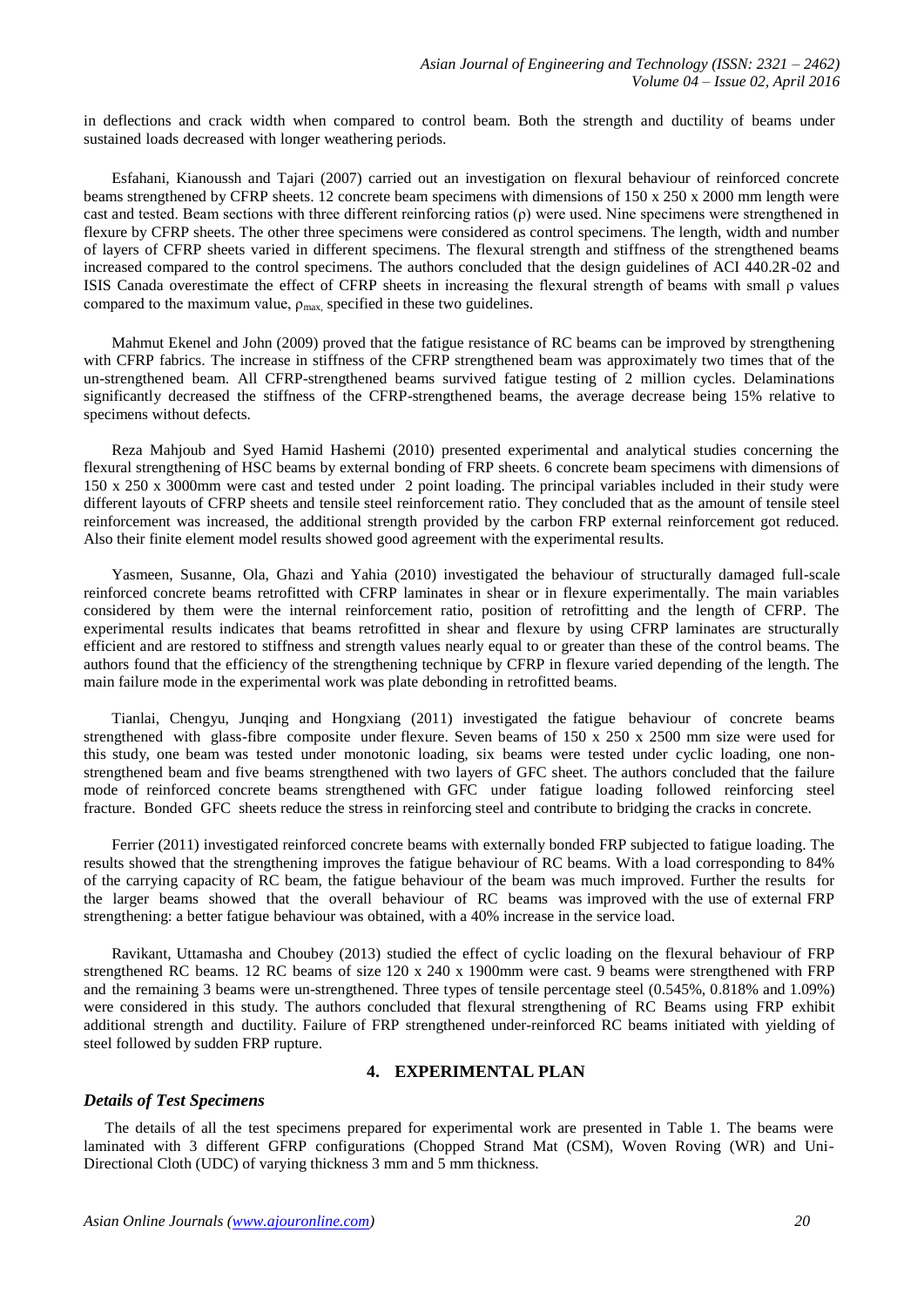| <b>Beam</b>        | % Steel       | <b>GFRP</b> | <b>Type of Loading</b> |               |  |
|--------------------|---------------|-------------|------------------------|---------------|--|
| <b>Designation</b> | Reinforcement | <b>Type</b> | <b>Thickness</b>       |               |  |
| <b>CBHSC-S</b>     | 0.603         |             | $\mathbf{0}$           | <b>Static</b> |  |
| C3HSC-S            | 0.603         | <b>CSM</b>  | 3                      | <b>Static</b> |  |
| C5HSC-S            | 0.603         | <b>CSM</b>  | 5                      | Static        |  |
| W3HSC-S            | 0.603         | <b>WR</b>   | 3                      | <b>Static</b> |  |
| W5HSC-S            | 0.603         | <b>WR</b>   | 5                      | Static        |  |
| U3HSC-S            | 0.603         | <b>UDC</b>  | 3                      | Static        |  |
| <b>U5HSC-S</b>     | 0.603         | <b>UDC</b>  | 5                      | Static        |  |
| CBHSC-C            | 0.603         |             | $\boldsymbol{0}$       | Cyclic        |  |
| C3HSC-C            | 0.603         | <b>CSM</b>  | 3                      | Cyclic        |  |
| C5HSC-C            | 0.603         | <b>CSM</b>  | 5                      | Cyclic        |  |
| W3HSC-C            | 0.603         | <b>WR</b>   | 3                      | Cyclic        |  |
| W5HSC-C            | 0.603         | <b>WR</b>   | 5                      | Cyclic        |  |
| U3HSC-C            | 0.603         | <b>UDC</b>  | 3                      | Cyclic        |  |
| U5HSC-C            | 0.603         | <b>UDC</b>  | 5                      | Cyclic        |  |

### **Table 1:** Details of Test Specimens

The concrete used for all beam specimens had a compressive strength of 67MPa. The concrete consisted of 450 kg/m<sup>3</sup> of ordinary Portland cement, 780 kg/m<sup>3</sup> of fine aggregate, 680 kg/m<sup>3</sup> of coarse aggregate, 450 kg/m<sup>3</sup> of medium aggregate, 0.36 water/cement ratio and 0.8% of hyperplasticizer (Glenium B233). HYSD bars of characteristic strength 466MPa were used for the longitudinal reinforcement. The specimens were provided with 8mm diameter stirrups at 125 mm spacing. Three types of GFRP laminates were used for the study, namely, Chopped Strand Mat (CSM) Woven Roving (WR) and Unidirectional Cloth (UDC) of 3mm and 5mm thickness. Glass fibre reinforced polymer laminates having the following configurations were used for the investigation.

i. Chopped Strand Mat (CSM)

ii. Woven Roving (WR)

iii. Uni-Directional Cloth (UDC)

The glass fibre reinforced polymer laminates were applied on the soffit of the beam specimens using epoxy adhesive. Figures: 2 to 4 shows the fibre configurations used in this study.



The properties of GFRP are presented in Table 2.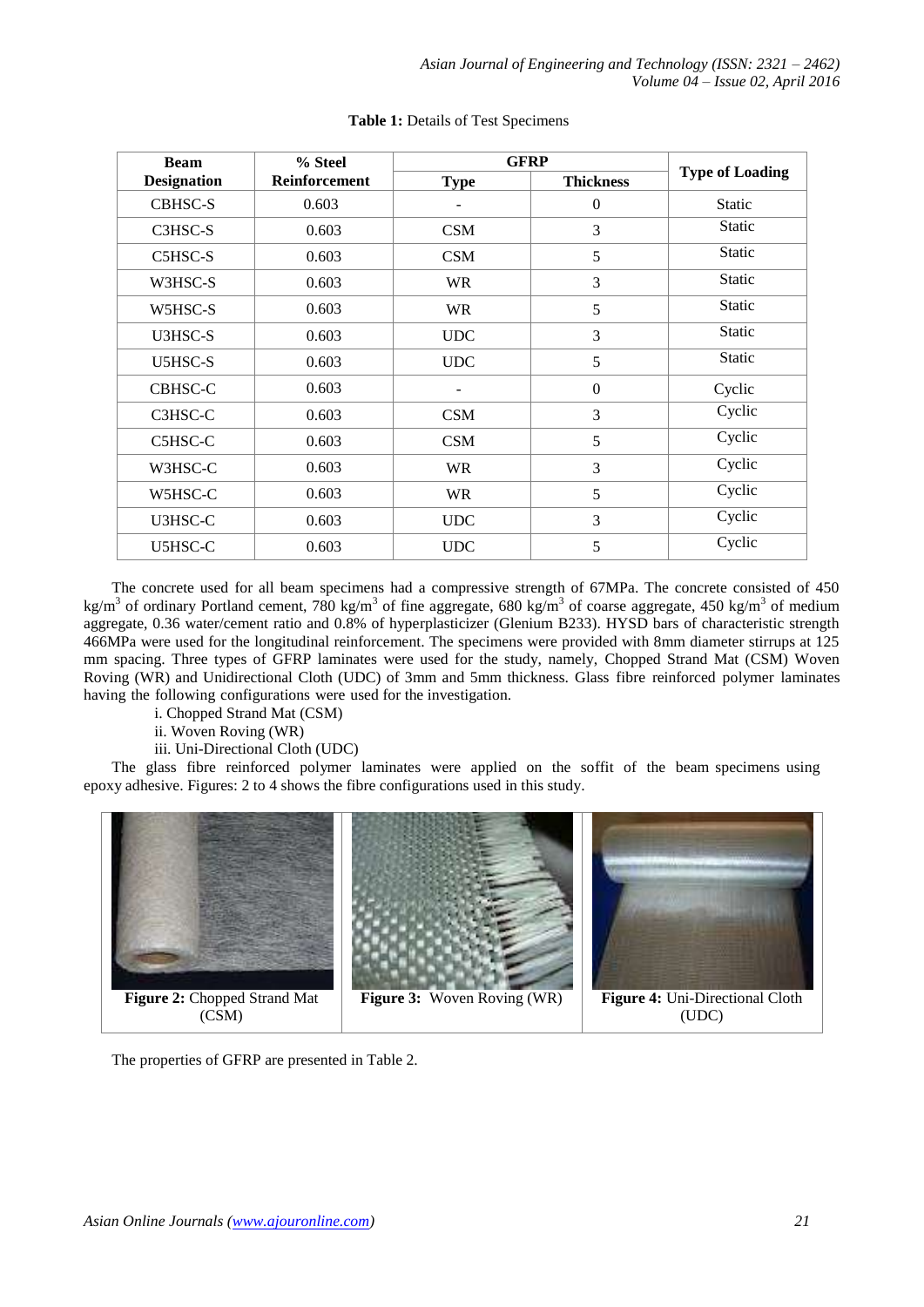| SI.<br>No. | <b>Type of GFRP</b>   | <b>Thickness</b><br>(mm) | <b>Tensile</b><br><b>Strength</b><br>(MPa) | <b>Ultimate</b><br><b>Elongation</b><br>$($ %) | <b>Elasticity</b><br><b>Modulus</b><br>(MPa) |
|------------|-----------------------|--------------------------|--------------------------------------------|------------------------------------------------|----------------------------------------------|
| 1.         | Chopped Strand Mat    |                          | 126.20                                     | 1.69                                           | 7467.46                                      |
| 2.         | Chopped Strand Mat    |                          | 156.00                                     | 1.37                                           | 11386.86                                     |
| 3.         | <b>Woven Rovings</b>  |                          | 147.40                                     | 2.15                                           | 6855.81                                      |
| 4.         | <b>Woven Rovings</b>  |                          | 178.09                                     | 1.98                                           | 8994.44                                      |
| 5.         | Uni-Directional Cloth | 3                        | 446.90                                     | 3.02                                           | 13965.63                                     |
| 6.         | Uni-Directional Cloth |                          | 451.50                                     | 2.60                                           | 17365.38                                     |

### **Table 2:** Properties of Glass Fibre Reinforced Polymer (GFRP)

# **5. TESTING PROCEDURE**

The beams strengthened with FRP and unstrengthened beams were tested under four point-bending in a loading frame of 500kN capacity. The beams were supported on hinge at one end and roller at the other end. Two - point loads were applied through a spreader beam. The load was applied using a hydraulic jack and proving ring arrangement. The deflections at mid-span and load points were measured using mechanical dial gauges of 0.01mm accuracy. The deflection measurement upto ultimate stage was accomplished using a specially designed mechanical dial gauge. The crack width was measured and monitored using crack detection microscope with a least count of 0.02mm accuracy. Crack development and propagation was monitored during the process of testing. The loading was continued until failure and all the measurements were taken at all stages of loading. The details of test set-up and the associated instrumentation are shown in Figures 5 and 6.





**Figure 5:** Experimental Test Set-up for Static Loading **Figure 6**: Experimental Test Set-up for Cyclic Loading

# **6. TEST RESULTS AND DISCUSSION**

# *Static Response of Tested Beams*

The static test results of experimental investigation carried out on seven beams which included one control beam and six GFRP strengthened beams are presented and discussed in this chapter The study parameters considered for this research work included first crack load, deflection at first crack load, yield load, deflection at yield load, ultimate load, deflection at ultimate load, deflection ductility, deflection ductility ratio, energy ductility, energy ductility ratio, number of cracks and average spacing of cracks. The test results on the strength and deformation properties of the control beam and GFRP strengthened high strength concrete beams at different load levels are reported in Table 3. The loaddeflection characteristics of test beam are shown in Figure 7.

| Sl.No          | <b>Beam</b><br><b>Designation</b>             | 1 <sup>st</sup><br><b>Crack</b><br>Load<br>(kN) | <b>Deflection</b><br>at 1 <sup>st</sup> Crack<br>Load<br>(mm) | Yield<br>Load<br>(kN) | Deflection at<br>Yield<br>Load<br>(mm) | <b>Ultima</b><br>te<br>Load<br>(kN) | <b>Deflection at</b><br><b>Ultimate</b><br>Load<br>(mm) |
|----------------|-----------------------------------------------|-------------------------------------------------|---------------------------------------------------------------|-----------------------|----------------------------------------|-------------------------------------|---------------------------------------------------------|
|                | CBHSC-S                                       | 9.5                                             | 0.91                                                          | 35                    | 2.34                                   | 55                                  | 7.03                                                    |
| $\overline{2}$ | C3HSC-S                                       | 12.5                                            | 1.01                                                          | 40                    | 3.09                                   | 65                                  | 8.95                                                    |
| 3              | C <sub>5</sub> H <sub>S</sub> C <sub>-S</sub> | 14.0                                            | 1.18                                                          | 45                    | 3.78                                   | 90                                  | 12.00                                                   |
| 4              | W3HSC-S                                       | 15.5                                            | 1.23                                                          | 45                    | 3.91                                   | 70                                  | 9.44                                                    |
| 5              | W5HSC-S                                       | 17.5                                            | 1.31                                                          | 50                    | 4.17                                   | 100                                 | 12.82                                                   |

**Table 3:** Strength and Deformation Properties Pertaining to various Load Levels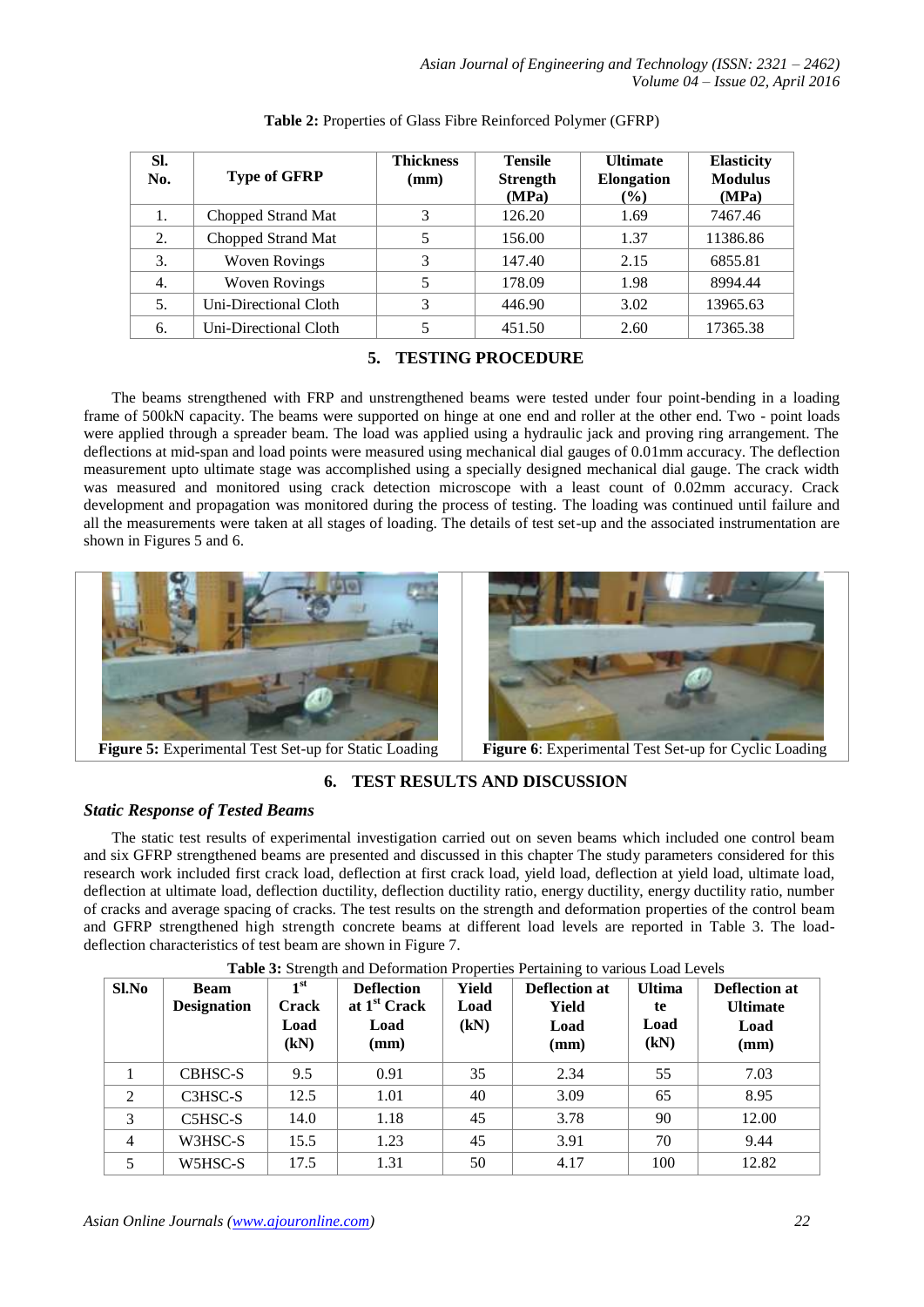*Asian Journal of Engineering and Technology (ISSN: 2321 – 2462) Volume 04 – Issue 02, April 2016*

|   | $\sim$ 1.0 | $\sim$<br>. . <i>. .</i> | υo  | $\sim$<br>$\cdot$ . $\cdot$ $\cdot$ $\cdot$ $\cdot$ | חר ו<br>1 / U          | 10.1J |
|---|------------|--------------------------|-----|-----------------------------------------------------|------------------------|-------|
| ີ | 4<br>∠−⊤.  | 1.46                     | . . | 7.4V                                                | 14 <sup>r</sup><br>14J | 44.   |



**Figure 7:** Load-Deflection Response of Control and GFRP Strengthened HSC Beams

The load-deflection response of all specimens as shown in Fig. 4.1 exhibits three regions of behaviour. At low load levels, the reinforced high strength concrete beam stiffness is relatively high indicating that the concrete behaves in a linear elastic manner. As the load increases, the extreme fibre stresses in bending increase until the tensile strength of concrete is reached. This causes flexural cracking initially in the constant moment region. Flexural cracking causes a marked reduction in stiffness as shown by a sudden change of gradient in the response.

### *Effect of GFRP Plating on Strength*

The loads carried by all the test beams at first crack stage, yield stage and ultimate stage were obtained experimentally. The first crack loads we re obtained by visual examination. The yield loads were obtained (by inspection) corresponding to the stage of loading beyond which the load- deflection response was not linear. The ultimate loads were obtained corresponding to the stage of loading beyond which the beam would not sustain additional deformation at the same load intensity.

The effect of GFRP strengthened beams on first crack load exhibit max an increase of 157.89% for the beam strengthened with 5mm thick UDCGFRP laminate when compared to control beam. The beams strengthened with 3mm thick CSMGFRP, WRGFRP and UDCGFRP exhibit an increase of 31.5%, 63.16% and 121.05% respectively when compared to control beam, those with 5mm thick CSMGFRP, WRGFRP and UDCGFRP laminates showed an increase up to 47.37%, 84.21% and 157.89% respectively when compared to control beam.

The effect of GFRP strengthened beams on yield load exhibit max an increase of 117.14% for the beam strengthened with 5mm thick UDCGFRP laminate when compared to control beam. The beams strengthened with 3mm thick CSMGFRP, WRGFRP and UDCGFRP exhibit an increase of 14.29%, 28.57% and 94.29% respectively when compared to control beam, those with 5mm thick CSMGFRP, WRGFRP and UDCGFRP laminates showed an increase up to 28.57%, 42.86% and 117.14% respectively when compared to control beam.

The effect of GFRP strengthened beams on ultimate load exhibit max an increase of 163.64% for the beam strengthened with 5mm thick UDCGFRP laminate when compared to control beam. The beams strengthened with 3mm thick CSMGFRP, WRGFRP and UDCGFRP exhibit an increase of 18.18%, 27.27% and 118.18% respectively when compared to control beam, those with 5mm thick CSMGFRP, WRGFRP and UDCGFRP laminates showed an increase up to 63.64%, 81.82% and 163.64% respectively when compared to control beam.

### *Effect of GFRP Plating on Deflections*

Deflection of a beam primarily depends on the loading, span, moment of inertia of the section and elasticity modulus of concrete. Bonding of GFRP laminates to the soffit of a beam results in an increase in cross-sectional area and stiffness. This increase in stiffness influences the deflection behaviour of the plated beams during pre-cracking, cracking and postcracking stages.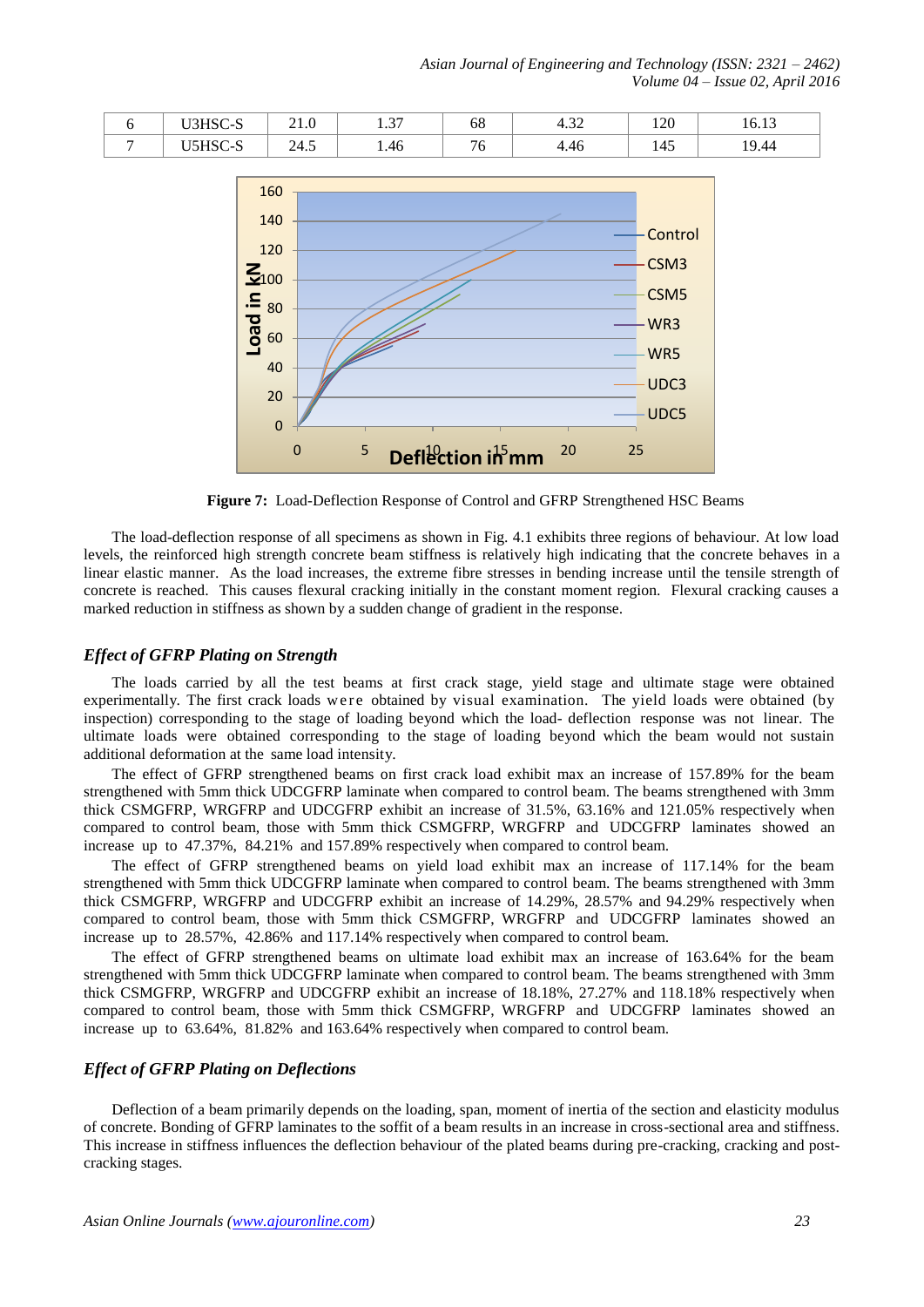The decrease in deflection at first crack load was found to be 10.99% with 3mmCSMGFRP, 35.16% with 3mm WRGFRP, 50.55% with 3mm UDCGFRP, 29.67% with 5mm CSMGFRP, 43.96% with 5mm WRGFRP and 60.44% with 5mm UDCGFRP when compared to the control beam.

The decrease in deflection at yield load was found to be 32.05% with 3mmCSMGFRP, 67.09% with 3mm WRGFRP, 84.62% with 3mm UDCGFRP, 61.54% with 5mm CSMGFRP, 78.21% with 5mm WRGFRP and 90.60% with 5mm UDCGFRP when compared to the control beam.

The decrease in deflection at ultimate load was found to be 27.31% with 3mmCSMGFRP, 34.28% with 3mm WRGFRP, 129.45% with 3mm UDCGFRP, 70.70% with 5mm CSMGFRP, 82.36% with 5mm WRGFRP and 176.53% with 5mm UDCGFRP when compared to the control beam.

# *Effect of GFRP Plating on Ductility*

Ductility of reinforced concrete beams is essentially a measure of their energy absorption capacity. Ductility of a beam is its ability to sustain inelastic deformation without any loss in its load carrying capacity, prior to failure. Ductility can be expressed in terms of deformation or energy. The deformation can be deflection, strain or curvature. The loaddeflection curves in Figure 7: revealed that strengthening by bonding GFRP laminates positively influence the overall structural ductility of the strengthened beams.

### *Cyclic Response of Tested Beams*

The influence of cyclic loading on the behaviour of high strength concrete beams with and without GFRP laminates is discussed in this section. All the test specimens were subjected to cyclic loading until failure. Adequate data was obtained on the number of cycles, load, deflection, stiffness, crack width, number of cracks, average spacing of cracks, energy absorption and failure characteristics of high strength concrete beams with and without GFRP laminates. The results pertaining to the objectives of the study are discussed and presented in this chapter. Cyclic test results of hybrid fibre reinforced concrete beams with and without GFRP laminates are presented in Tables 4.

| <b>Beam</b><br><b>Designation</b> | No. of<br><b>Cycles</b> | <b>Deflection</b><br>at Ma.<br>Load in<br>mm | <b>Stiffness</b><br>in kN/mm | <b>Crack</b><br>Width in<br>mm | No. of<br><b>Cracks</b> | Average<br><b>Spacing</b><br>of Cracks<br>in mm | <b>Energy</b><br><b>Absorption</b><br>in<br>$kN-mm$ |
|-----------------------------------|-------------------------|----------------------------------------------|------------------------------|--------------------------------|-------------------------|-------------------------------------------------|-----------------------------------------------------|
| CBHSC-C                           | 9                       | 22.5                                         | 4.12                         | 0.22                           | 14                      | 91                                              | 426.16                                              |
| C3HSC-C                           | 11                      | 27.5                                         | 3.49                         | 0.24                           | 15                      | 63                                              | 789.26                                              |
| C5HSC-C                           | 13                      | 32.5                                         | 3.06                         | 0.34                           | 20                      | 58                                              | 755.91                                              |
| W3HSC-C                           | 12                      | 30                                           | 2.89                         | 0.30                           | 16                      | 59                                              | 883.67                                              |
| W5HSC-C                           | 14                      | 35                                           | 2.82                         | 0.30                           | 21                      | 54                                              | 963.39                                              |
| U3HSC-C                           | 14                      | 35                                           | 2.74                         | 0.30                           | 22                      | 48                                              | 1228.95                                             |
| U5HSC-C                           | 16                      | 40                                           | 2.57                         | 0.28                           | 24                      | 43                                              | 1586.12                                             |

**Table 4:** Results Pertaining to Ultimate Stage of Cyclic Loading

### **7. CONCLUSIONS**

The epoxy bonding of GFRP laminates offers an attractive means of strengthening beams in flexure. Based on the result obtained from laboratory experiments the following conclusions are drawn.

- 1. An overall evaluation of the flexural test results and load deflection curves indicates that reinforced high strength concrete beams strengthened with UDCGFRP laminates exhibit higher load carrying capacity and ductility.
- 2. The reinforced high strength concrete beams strengthened with 5mmUDCGFRP laminate exhibit an increase of 80% in ultimate load when compared with the control beam.
- 3. The reinforced high strength concrete beams strengthened with 5mmUDCGFRP laminate exhibit a decrease of 80% in deflection at ultimate load when compared with the control beam.
- 4. Flexural cracks were occurred in all the beam specimens.
- 5. All the beam specimens failed in flexure mode only.
- 6. Under cyclic loading, for reinforced high strength concrete beams strengthened with 5mmUDCGFRP laminates, the number of cycles got increased of 43.75%,